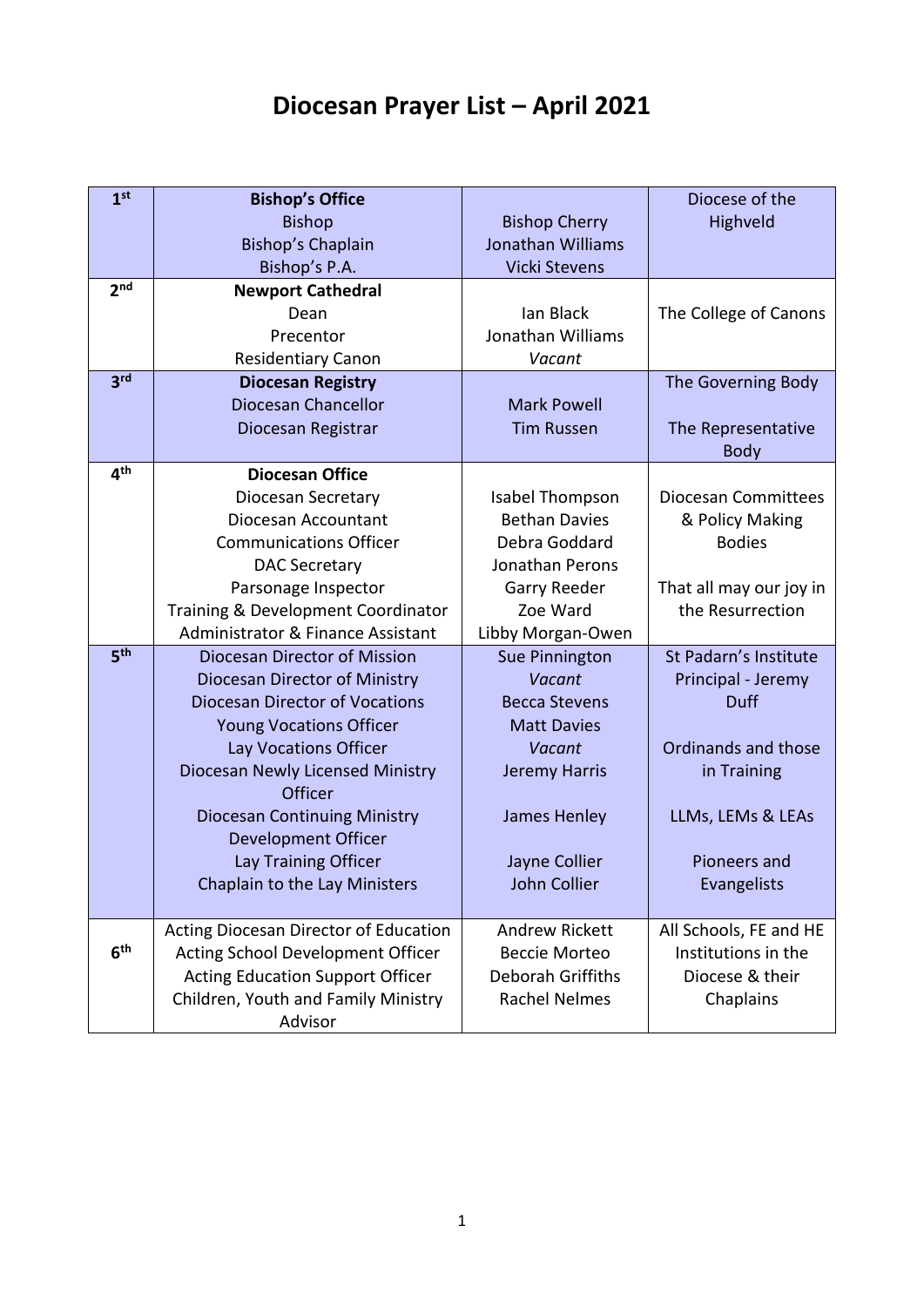| 7 <sup>th</sup>  | <b>Archdeaconry of Monmouth</b>                                          |                                       |                               |
|------------------|--------------------------------------------------------------------------|---------------------------------------|-------------------------------|
|                  | Archdeacon                                                               | Sue Pinnington                        | Ty Mawr Convent               |
|                  |                                                                          | (Acting)                              |                               |
|                  | <b>Area Deans</b>                                                        | Julian Gray, Jeremy                   | <b>Religious and New</b>      |
|                  |                                                                          | Harris, Kevin Hasler                  | Monastic                      |
|                  |                                                                          |                                       | Communities                   |
| 8 <sup>th</sup>  | Area 1 (add MA Name when known)                                          | John Connell, Jeff                    | Church Wardens,               |
|                  | Abergavenny (St Mary, Christchurch)                                      | Pearse, Malcolm Lane,                 | <b>Ministry Area Councils</b> |
|                  | Llanwenarth (St Peter) Abergavenny                                       | Andrew Willie, Francis                | and PCCs                      |
|                  | (Holy Trinity) Govilon (Christchurch)                                    | Buxton, Marc                          |                               |
|                  | Llanfoist (St Ffwyst) Llanelen (St                                       | Winchester, Ian Aveson,               | Secretaries,                  |
|                  | Helen)                                                                   |                                       | <b>Treasurers and Gift</b>    |
|                  |                                                                          | LLMs:                                 | <b>Aid Secretaries</b>        |
|                  |                                                                          | Gaynor Parfitt, Gillian               |                               |
|                  |                                                                          | Wright, Clifford Jayne,               |                               |
|                  |                                                                          | William Brimecombe,                   |                               |
| gth              |                                                                          | <b>Hywel Griffiths</b>                |                               |
|                  | Area 2                                                                   | Julian Gray, Gaynor                   | Llantilio Pertholey           |
|                  | Llantilio Pertholey (St Teilo, Bettws                                    | Burrett, Heidi Prince,                | <b>CiW Primary School</b>     |
|                  | Chapel) Llanfihangel Crucorney Group<br>(United Parish of Crucorney) (St | John Humphries,<br>John Hughes, Derek |                               |
|                  | David, St Martin, St Michael)                                            | Young, Michael Smith,                 |                               |
|                  | Grosmont (St Nicholas) Skenfrith (St                                     | Peter Cobb, Lorraine                  |                               |
|                  | Bride) Llanfair (St Mary) Llangattock                                    | Cavanagh, Andrew                      |                               |
|                  | Lingoed (St Cadoc) Llanaddewi                                            | Dawson, Andrew                        |                               |
|                  | Rydderch (St David) Llanarth &                                           | Harter,                               |                               |
|                  | Llansantfraed (St Bridget) Llangattock                                   | Mary Moore, Pat                       |                               |
|                  | - j - Usk (St Cadoc) Llantilio Crossenny                                 | <b>Vowles</b>                         |                               |
|                  | (St Teilo) Penrhos (St Cadoc)                                            |                                       |                               |
|                  | Llanvetherine (St James the Elder)                                       | LLMs:                                 |                               |
|                  | Llanvapley (St Mable) Llanddewi                                          | Sandy Ireson,                         |                               |
|                  | Skirrid (St David)                                                       | <b>Christine Everitt</b>              |                               |
| 10 <sup>th</sup> | Area 3                                                                   | Tim Dack, Karen Dack,                 | <b>Osbaston CiW Primary</b>   |
|                  | Dingestow (St Dingat) Cwmcarvan (St                                      | Catherine Haynes,                     | School                        |
|                  | Catwg) Penyclawdd (St Martin)                                            | Nigel Juckes, Owen                    |                               |
|                  | Tregaer (St Mary) Rockfield (St                                          | Williams, Janet                       |                               |
|                  | Cenhedlon) St Maughan's &                                                | Bromley, Bishop                       |                               |
|                  | Llangattock - Vibon Avel (St Cadoc, St                                   | Dominic Walker, Julie                 |                               |
|                  | Meugan) Llanvihangel-ystern-Llewern                                      | Barrell, Colin Wilcox,                |                               |
|                  | (St Michael) Monmouth (St Mary the                                       | Jane Avery, Janet                     |                               |
|                  | Virgin) Overmonnow (St Thomas)<br>Mitchel Troy (St Michael) Wonastow     | Bone, Margaret<br>Cooling, RoseMary   |                               |
|                  | (St Wonnow) Llandogo (St Oudoceus)                                       | Dagger, Nicholas                      |                               |
|                  | Tintern (St Michael) Llanishen (St                                       | Taylor, Jean Prosser                  |                               |
|                  | Dennis) Trellech Grange (Parish                                          |                                       |                               |
|                  | Church) Llanfihangel-Tor-y-Mynydd                                        | LLMs:                                 |                               |
|                  | (St Michael) Llansoy (St Tysoi) Trellech                                 | Martin Suter, Jan                     |                               |
|                  | & Penallt (Old St Marys Church, St                                       | Pain, Lynda Lloyd, Lyn                |                               |
|                  | Nicholas)                                                                | Harper, Paul Stafford                 |                               |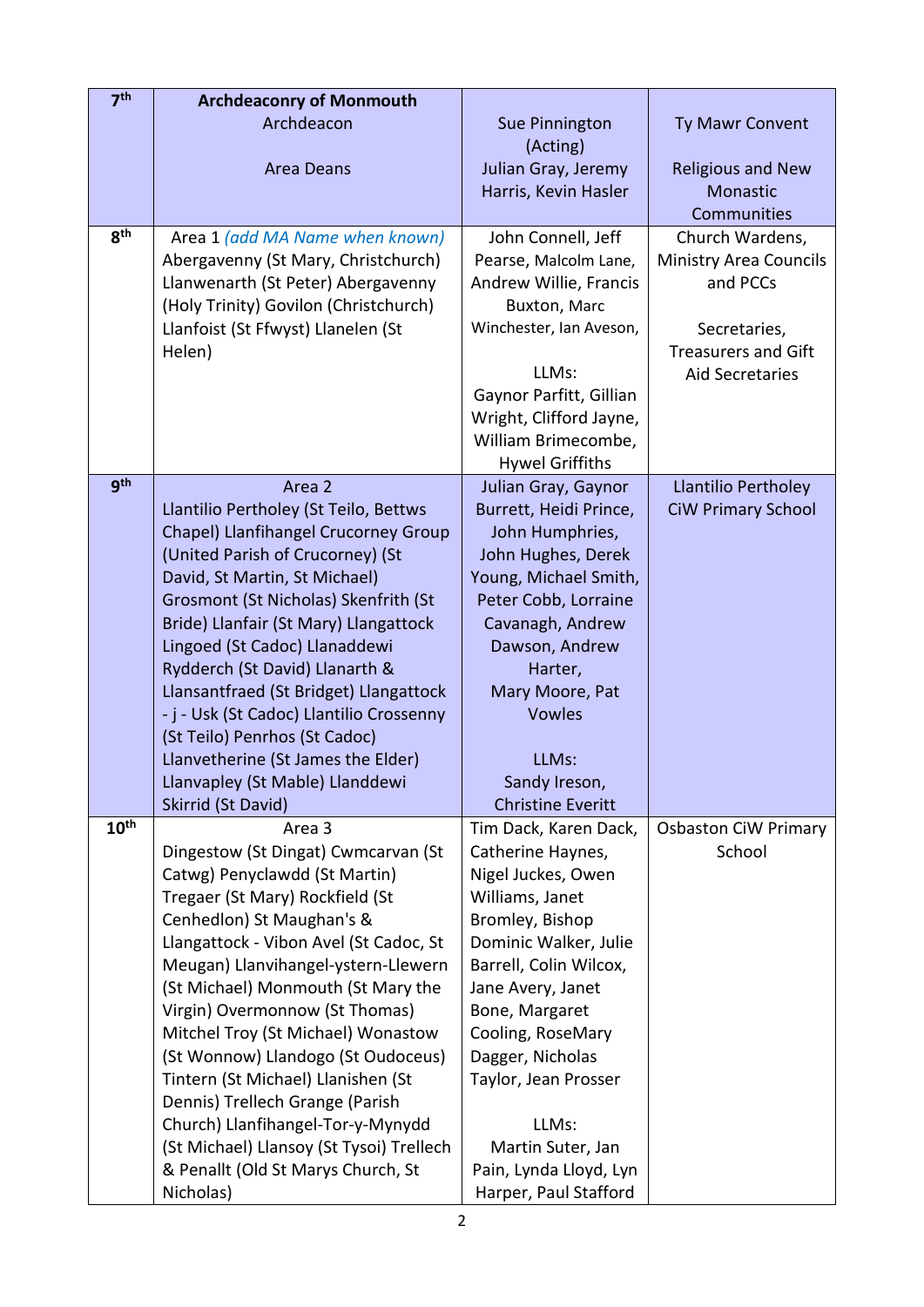| 11 <sup>th</sup> | Area 4                                     | Jeremy Harris, Allan                            | Archbishop Rowan                      |
|------------------|--------------------------------------------|-------------------------------------------------|---------------------------------------|
|                  | Caerwent (St Stephen & St Tathan)          | Davies, Hilary Prest,                           | <b>Williams CiW Primary</b>           |
|                  | Llanvair Discoed (St Mary) Penhow (St      | Sam Patterson, Daniel                           | School                                |
|                  | John the Baptist) St Brides (St Bridget)   | Frett, Gilly Hubbard,                           |                                       |
|                  | Llanvaches (St Dubritius) Llandevaud       | Glyndwr Hackett,                                | <b>Magor CiW Primary</b>              |
|                  | (St Peter) Caldicot (St Mary the Virgin,   | John Waters, Chris                              | School                                |
|                  | St Marys Portskewett, St Marys             | Carey, Kay Denly                                |                                       |
|                  | Rogiet) Magor (Langstone Parish            |                                                 |                                       |
|                  | Church, St Cadwaladr, St Martin, St        | LLMs:                                           |                                       |
|                  | Mary Magdalene, St Marys Llanwern,         | Graham Lynch, Paul                              |                                       |
|                  | St Marys Magor, St Marys Nash, St          | Williams, David Flint,                          |                                       |
|                  | Marys Undy, St Marys Wilcrick, St          | Paul Glover, Pam                                |                                       |
|                  | Thomas)                                    | Richards, June Powell,                          |                                       |
|                  |                                            | David Harper                                    |                                       |
|                  |                                            |                                                 |                                       |
| 12 <sup>th</sup> |                                            |                                                 |                                       |
|                  | Area 5<br>Newchurch (St Peter) Mathern (St | Philip Averay, Michael<br>Gollop, Julian White, | Mothers' Union<br>Diocesan President- |
|                  | Tewdric) Mounton (St Andoenus) St          | Nansi Davies, Lea                               | Pat Jarrett                           |
|                  | Pierre (St Peter) Shirenewton (St          | Ryder                                           |                                       |
|                  | Thomas a Becket) Chepstow (St Mary,        |                                                 |                                       |
|                  | St Christopher) St Arvans (St Arvan, St    | LLMs:                                           |                                       |
|                  | Mary) Devauden (St James) Itton (St        | Joyce Amphlett, John                            |                                       |
|                  | Deiniol) Kilgwrrwg (Holy Cross)            | Gale, Gilly Lambert                             |                                       |
| 13 <sup>th</sup> | Area <sub>6</sub>                          | Kevin Hasler, Sheila                            | Raglan CiW Primary                    |
|                  | Bettws Newydd, Kemeys Commander,           | Toms, Sally Ingle-                              | School                                |
|                  | Trostrey and Llanfihangel Gobion w         | Gillis, Graham                                  |                                       |
|                  | Llanfair Kilgeddin (Bettws Newydd, All     | Opperman, Pam Love,                             | <b>Usk CiW Primary</b>                |
|                  | Saints, St David) Raglan (St Cadoc)        | Bob Greenland, John                             | School                                |
|                  | Llandenny (St John the Apostle)            | Collier, Peter                                  |                                       |
|                  | Bryngwyn (St Peter) Goetre (St Peter)      | Woodman, Stephen                                | The Prison Service &                  |
|                  | Llanover (St Bartholomew) Mamhilad         | James                                           | Chaplains                             |
|                  | (St Illtud) Monkswood & Glascoed (St       |                                                 |                                       |
|                  | Matthew, St Michael) Llangybi              | LLM:                                            |                                       |
|                  | (Christchurch, St Cybi) Llanbadoc (St      | <b>Barbara Stone</b>                            |                                       |
|                  | Madoc) Tredunnoc (St Andrew)               |                                                 |                                       |
|                  | Llanhennock (St John) Llandegfedd (St      |                                                 |                                       |
|                  | Tegfeth), Usk, Gwenhelog w Llangwm         |                                                 |                                       |
|                  | Uchaf and Llangwm Isaf, Gwernesney         |                                                 |                                       |
|                  | and Llangeview (St Mary) Llantrisant       |                                                 |                                       |
|                  | & Llanllowell (St Peter, Paul & John)      |                                                 |                                       |
|                  | Wolvesnewton (St Thomas a Becket)          |                                                 |                                       |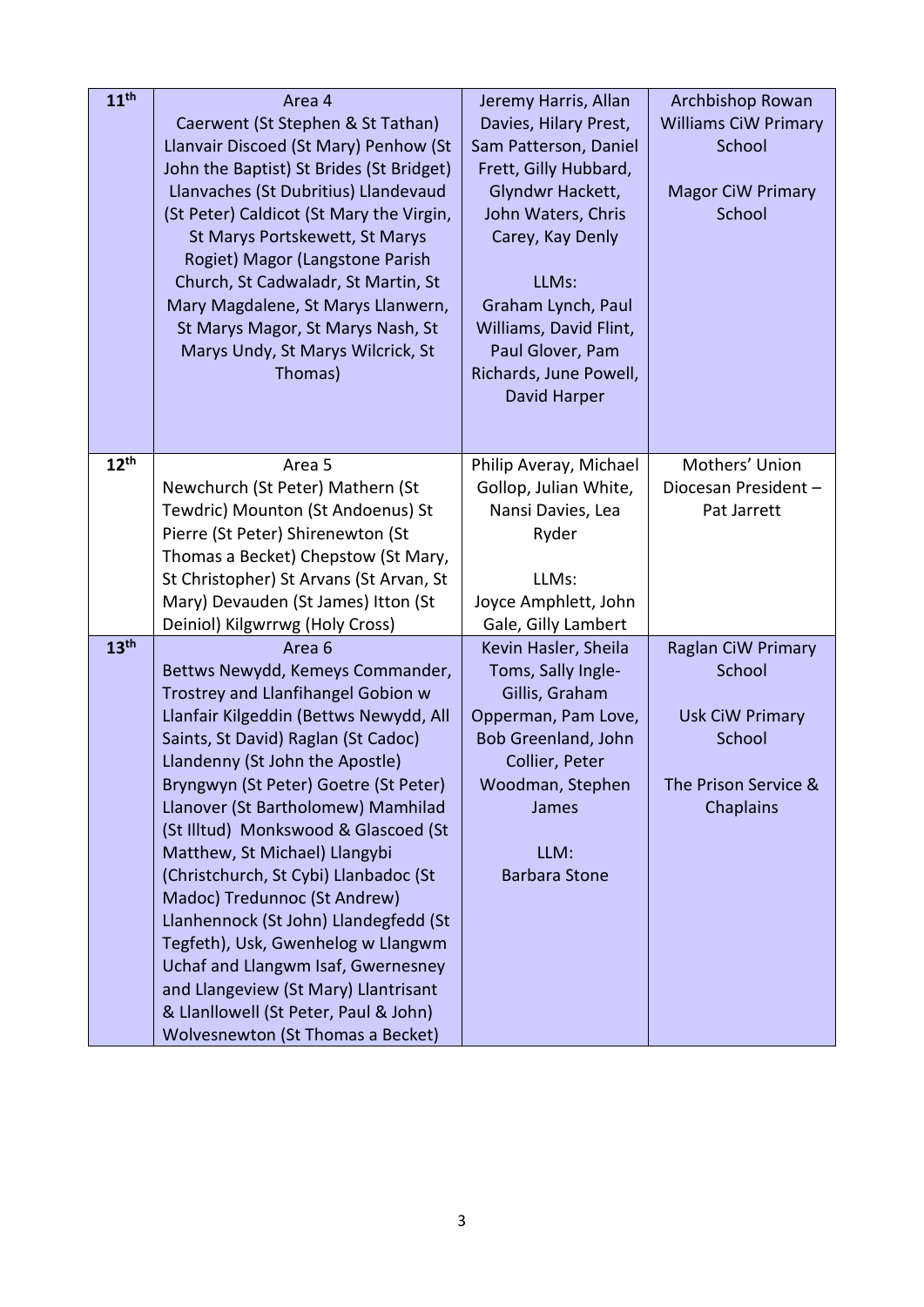| 14 <sup>th</sup> | <b>Archdeaconry of Newport</b><br>Archdeacon<br>Area Deans                                                                                                                                 | Jonathan Williams                                                                                                                                                                                                    | <b>Mission to Seafarers</b><br>Chaplain - Mark<br>Lawson-Jones                                                                                                               |
|------------------|--------------------------------------------------------------------------------------------------------------------------------------------------------------------------------------------|----------------------------------------------------------------------------------------------------------------------------------------------------------------------------------------------------------------------|------------------------------------------------------------------------------------------------------------------------------------------------------------------------------|
| 15 <sup>th</sup> | Area 1<br>Newport (St Mark) Newport (All<br>Saints) Bettws (St David) Newport (St<br>Paul, St Stephen & Holy Trinity)<br>Malpas (St Mary)                                                  | Becca Stevens, Justin<br>Groves, Chris<br>Watkins, Henry<br>Davies, Jane Sims,<br>Frances Jones, Matt<br>Sellers, Liz Houghton<br>LLMs:<br>John Lipscombe,<br>Mary Kinchin,<br>Chris Pennant,<br><b>Mary Beckley</b> | <b>Malpas CiW Primary</b><br>School<br>Koinonia Helping<br><b>Hands Project</b>                                                                                              |
| 16 <sup>th</sup> | Area 2<br>Caerleon (St Cadoc) Newport<br>Christchurch Newport (St Andrew & St<br>Philip) Maindee (St John the<br>Evangelist, St Mary) Newport (St<br>Julian & St Aaron) Newport (St Teilo) | Will Ingle-Gillis, David<br>Matthews, Sam<br>Helkvist, Linda Batt,<br>Stephen Blewett, Sue<br>Pratten<br>LLMs:<br>Graham Davies,<br>Janis Davies                                                                     | Charles Williams CiW<br><b>Primary School</b><br>Church Organists,<br>Choirs, Music Groups<br>and Music Bands                                                                |
| 17 <sup>th</sup> | Area 3<br>Bedwas (St Barrwg, St Thomas) Rudry<br>(St James) Machen (St John, St<br>Michael) Michaelston-y-Fedw (St<br>Michael) Marshfield (St Mary) St<br>Brides (St Bridget)              | Dean Aaron Roberts,<br><b>Arthur Parkes</b><br>LLM:<br><b>Gay Hollywell</b>                                                                                                                                          | <b>Parish Safeguarding</b><br>Co-ordinators                                                                                                                                  |
| 18 <sup>th</sup> | Area 4<br>Bassaleg (St Anne, St Basil, St John the<br>Baptist) The Gaer (St Martin) Newport<br>(St John the Baptist) Maesglas (St<br>Thomas)                                               | Christopher Stone,<br>Anne Golledge,<br>Bronwen Summers,<br>Colin Westbrook                                                                                                                                          | The Homeless,<br><b>Newport Night</b><br>Shelter, Ravens House<br><b>Trust and All Food</b><br><b>Banks</b>                                                                  |
| 19 <sup>th</sup> | Area 5<br>Cyncoed (All Saints, St Edeyrn, All<br>Saints, St David, Pontprennau)<br>Llanrumney (St Dyfrig) Rumney (St<br>Augustine) St Mellons (St Mellon)                                  | James Henley,<br>David Kellen,<br>Marian Dowsett,<br>Audrey Jenkins,<br>Glyn Jenkins,<br>Beverley Smith,<br>John Thorne                                                                                              | All Saints CiW Primary<br>School<br><b>Bishop Childs CiW</b><br><b>Primary School</b><br>St David's CiW<br><b>Primary School</b><br>St Mellon's CiW<br><b>Primary School</b> |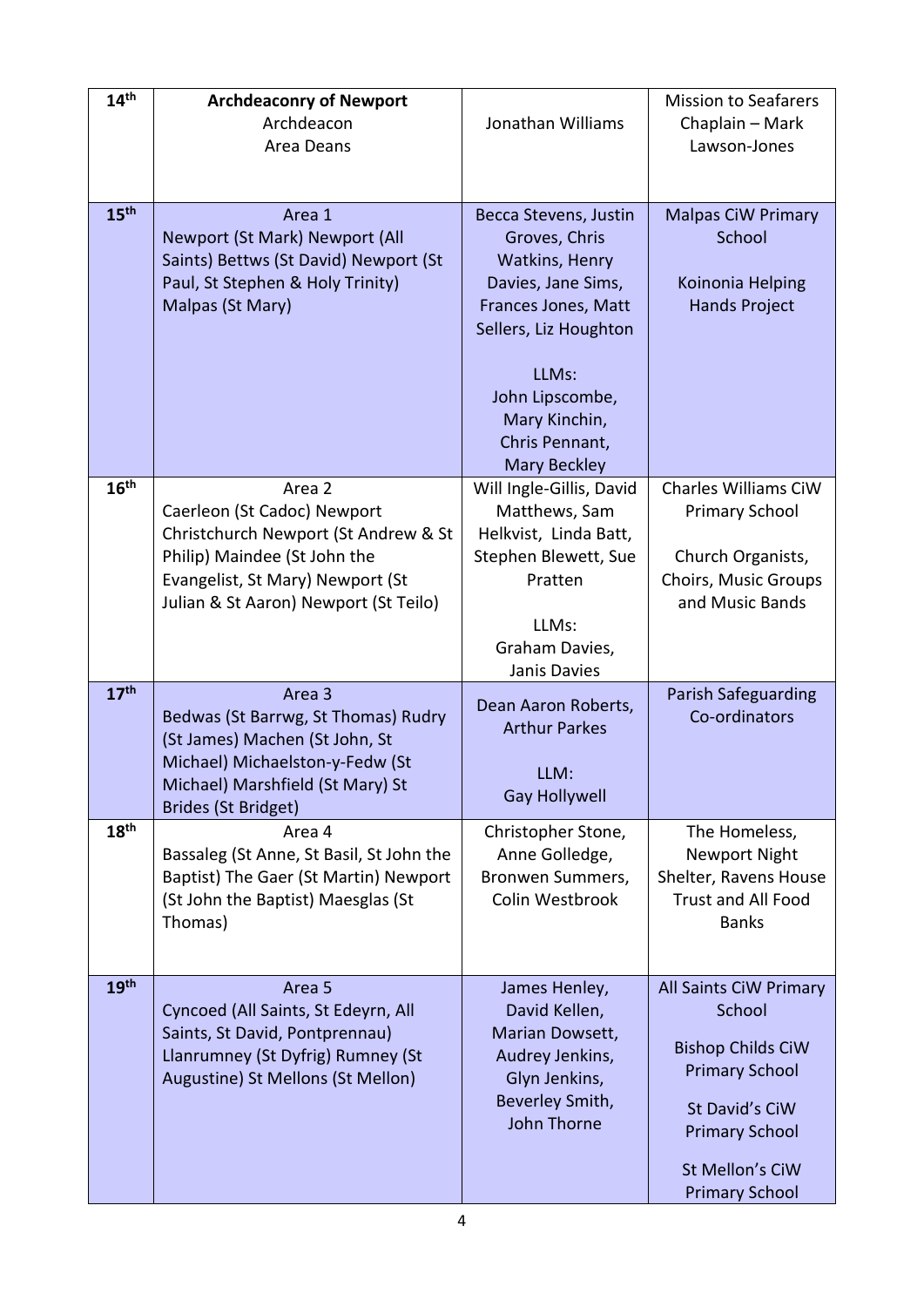| 20 <sup>th</sup> | <b>Archdeaconry of the Gwent Valleys</b>                                        |                          |                                      |
|------------------|---------------------------------------------------------------------------------|--------------------------|--------------------------------------|
|                  | Archdeacon                                                                      | Sue Pinnington           | <b>Church Bellringers</b>            |
|                  | Area Deans                                                                      | Mark Owen                |                                      |
|                  |                                                                                 |                          |                                      |
| $21^{st}$        | Area 1                                                                          | Mark Owen, Trevor        | <b>Street Pastors</b>                |
|                  | Lower Islwyn (Risca, Newbridge,                                                 | Morgan, Nick Adams,      |                                      |
|                  | Cwmcarn and Abercarn) (St Margaret,                                             | Lisa Taylor, Heulwen     |                                      |
|                  | St Mary, St Luke, St Paul, St Peter)                                            | Rees, Stephen Smith      |                                      |
|                  | Upper Islwyn (Blackwood, Fleur de Lis,                                          |                          |                                      |
|                  | Mynyddislwyn) (St Augustine, St                                                 | LLMs:                    |                                      |
|                  | Tudor, St Theodore, St Davids                                                   | Tony Dash, Maureen       |                                      |
|                  | Oakdale, St Davids Fleur de Lis, St                                             | Morgan, Mary Rees        |                                      |
|                  | Thomas, St Margaret)                                                            |                          |                                      |
| 22 <sup>nd</sup> | Area 2                                                                          | Matt Davis, Elizabeth    | Boys' Brigade & Girls'               |
|                  | Bedwellty (St Dingat, St Peter, St                                              | Jones, Dylan Bate,       | <b>Brigade</b>                       |
|                  | Sannan) Rhymney (St David, St Paul)                                             | Brenda Jones,            |                                      |
|                  | Tredegar St George & St James (St                                               |                          |                                      |
| 23 <sup>rd</sup> | George)                                                                         | LLMs:                    |                                      |
|                  | Area 3                                                                          | Nick Perry, Elizabeth    | <b>Henllys CiW Primary</b>           |
|                  | Llanfrechfa (All Saints) Cwmbran and                                            | Kerl, Frieda Evans,      | School                               |
|                  | Pontnewydd (St Gabriel, St Mary, St<br>Michael, St Peter, Holy Trinity, Henllys | Sue Hobbs, Wendy         |                                      |
|                  | <b>Worship Centre)</b>                                                          | Tayler, Brian Pippen     | <b>Ponthir CiW Primary</b><br>School |
|                  |                                                                                 | LLMs:                    |                                      |
|                  |                                                                                 | Sue Atwell, Terrie       |                                      |
|                  |                                                                                 | Smith, Ken Jacob         |                                      |
| 24 <sup>th</sup> | Area 4                                                                          | Chris Walters, Cheryl    | <b>Blaenavon Heritage</b>            |
|                  | Blaenavon (St Paul, St Peter)                                                   | Lewis                    | <b>CiW Primary School</b>            |
|                  | Abertillery (St Michael) Cwmtillery (St                                         |                          |                                      |
|                  | Paul) Llanhilleth (St Mark) Six Bells (St                                       | LLMs:                    |                                      |
|                  | John) Upper Ebbw Valleys Benefice (St                                           | Denise Bartlett, Roger   | Abertillery Centre of                |
|                  | Peter, St David, St Paul, Holy Trinity &                                        | Evans, Helen Millard,    | Mission, Lead                        |
|                  | St Anne, Christchurch)                                                          |                          | Evangelist - Hannah                  |
|                  |                                                                                 | Lay Evangelist:          | Seal CA                              |
|                  |                                                                                 | Angela Edwards           |                                      |
|                  |                                                                                 |                          | The Church Army                      |
| 25 <sup>th</sup> | Area 5                                                                          | Kate O'Sullivan, Philip  | The Church Lads' &                   |
|                  | Mid-Torfaen (Griffithstown, Panteg,                                             | Godsell, Alison Littler, | Church Girls' Brigades               |
|                  | Llanvihangel Pontymoile, Pontypool)                                             | Linda Hall               |                                      |
|                  | (St Hilda, St Oswald, St Mary, St                                               |                          | <b>Vocations Sunday</b>              |
|                  | Michael, St Cadoc, St John, St                                                  | LLM:                     |                                      |
|                  | Matthew)                                                                        | <b>Jim Thompson</b>      |                                      |